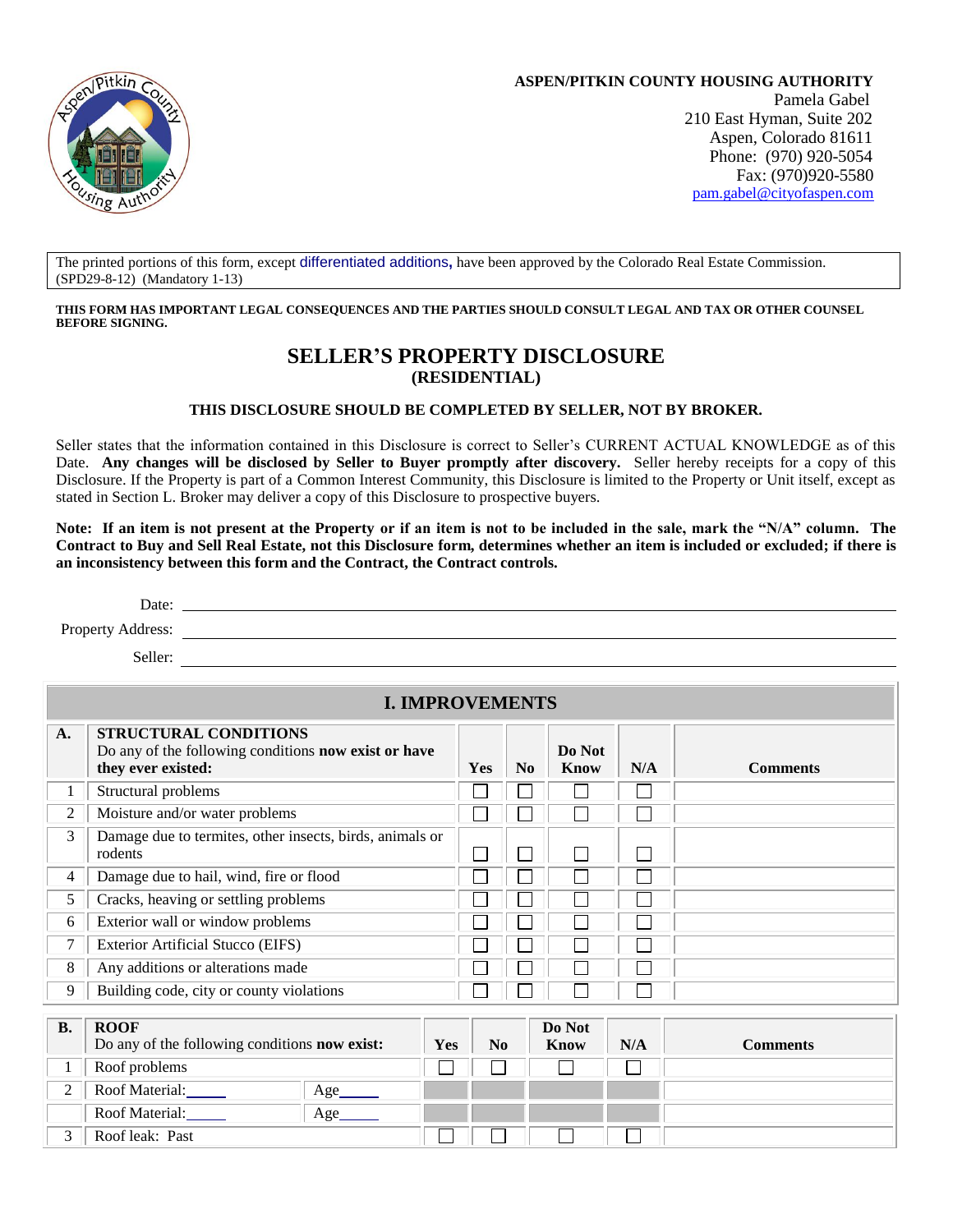| <b>B.</b>      | <b>ROOF</b>                                      |     |                | Do Not |     |                 |
|----------------|--------------------------------------------------|-----|----------------|--------|-----|-----------------|
|                | Do any of the following conditions now exist:    | Yes | N <sub>0</sub> | Know   | N/A | <b>Comments</b> |
| $\overline{4}$ | Roof leak: Present                               |     |                |        |     |                 |
| 5              | Damage to roof: Past                             |     |                |        |     |                 |
| 6              | Damage to roof: Present                          |     |                |        |     |                 |
| 7              | Roof under warranty until ______<br>Transferable |     |                |        |     |                 |
| 8              | Roof work done while under current roof warranty |     |                |        |     |                 |
| 9              | Skylight problems                                |     |                |        |     |                 |
| 10             | Gutter or downspout problems                     |     |                |        |     |                 |
|                |                                                  |     |                |        |     |                 |

|    |                                                                     |     |                | IN WORKING CONDITION  |                        |     |                 |
|----|---------------------------------------------------------------------|-----|----------------|-----------------------|------------------------|-----|-----------------|
| C. | <b>APPLIANCES</b><br>Are the following now in working<br>condition: | Yes | N <sub>0</sub> | Do Not<br><b>Know</b> | Age If<br><b>Known</b> | N/A | <b>Comments</b> |
| 1  | Built-in vacuum system & accessories                                |     |                | $\Box$                |                        |     |                 |
| 2  | Clothes dryer                                                       |     |                | L.                    |                        |     |                 |
| 3  | Clothes washer                                                      |     |                | $\Box$                |                        |     |                 |
| 4  | Dishwasher                                                          |     |                | L.                    |                        |     |                 |
| 5  | Disposal                                                            |     |                | $\mathbf{L}$          |                        |     |                 |
| 6  | Freezer                                                             |     |                | Г                     |                        |     |                 |
| 7  | Gas grill                                                           |     |                | $\mathsf{L}$          |                        |     |                 |
| 8  | Hood                                                                |     |                | L.                    |                        |     |                 |
| 9  | Microwave oven                                                      |     |                | ┌                     |                        |     |                 |
| 10 | Oven                                                                |     |                | L.                    |                        |     |                 |
| 11 | Range                                                               |     |                | L.                    |                        |     |                 |
| 12 | Refrigerator                                                        |     |                | L.                    |                        |     |                 |
| 13 | □Owned<br>$\Box$ Leased<br>T.V. Antenna:                            |     |                | Г                     |                        |     |                 |
| 14 | Satellite system or DSS dish:<br>□Owned □Leased                     |     | ٦              | П                     |                        |     |                 |
| 15 | Trash compactor                                                     |     |                | Г                     |                        |     |                 |
|    |                                                                     |     |                | L.                    |                        |     |                 |
|    |                                                                     |     |                |                       |                        |     |                 |

|                | IN WORKING CONDITION                                                                                          |            |                |                |                        |     |                 |  |  |  |  |
|----------------|---------------------------------------------------------------------------------------------------------------|------------|----------------|----------------|------------------------|-----|-----------------|--|--|--|--|
| D.             | <b>ELECTRICAL &amp;</b><br><b>TELECOMMUNICATIONS</b><br>Are the following <b>now</b> in working<br>condition: | <b>Yes</b> | N <sub>0</sub> | Do Not<br>Know | Age If<br><b>Known</b> | N/A | <b>Comments</b> |  |  |  |  |
| $\mathbf{I}$   | Security system: □ Owned □ Leased                                                                             |            |                |                |                        |     |                 |  |  |  |  |
| 2              | Smoke/fire detectors:<br>Battery Hardwire                                                                     |            |                |                |                        |     |                 |  |  |  |  |
| 3              | Carbon Monoxide Alarm:<br>Battery Hardware                                                                    |            |                |                |                        |     |                 |  |  |  |  |
| $\overline{4}$ | Light fixtures                                                                                                |            |                |                |                        |     |                 |  |  |  |  |
| 5              | Switches & Outlets                                                                                            |            |                |                |                        |     |                 |  |  |  |  |
| 6              | Aluminum wiring (110)                                                                                         |            |                |                |                        |     |                 |  |  |  |  |
| 7              | Electrical: ______ Amps______                                                                                 |            |                |                |                        |     |                 |  |  |  |  |
| 8              | Telecommunications<br>(T1, fiber, cable, satellite)                                                           |            |                |                |                        |     |                 |  |  |  |  |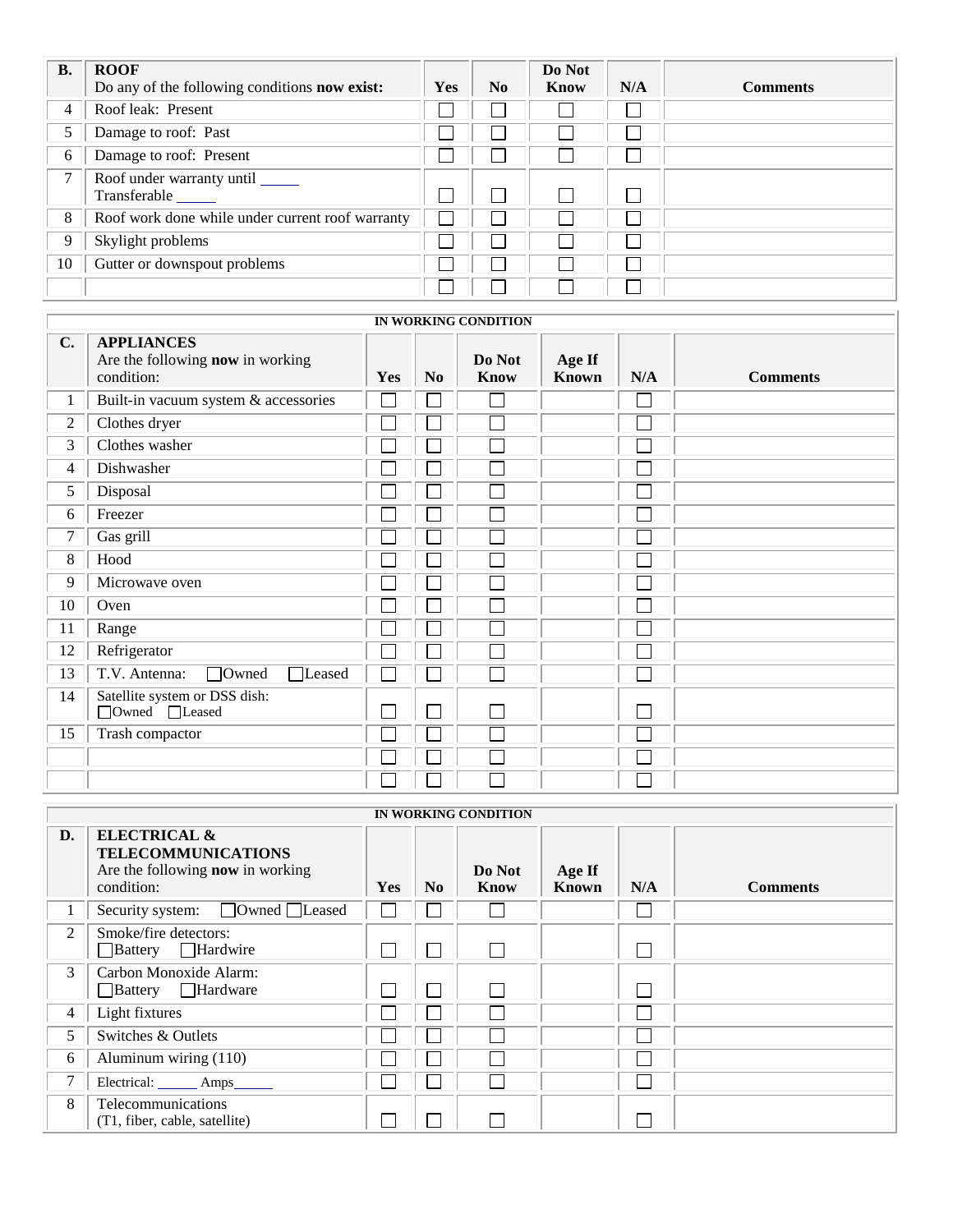|    | IN WORKING CONDITION                                                                                   |            |                |                       |                        |     |                 |  |  |  |
|----|--------------------------------------------------------------------------------------------------------|------------|----------------|-----------------------|------------------------|-----|-----------------|--|--|--|
| D. | <b>ELECTRICAL &amp;</b><br><b>TELECOMMUNICATIONS</b><br>Are the following now in working<br>condition: | <b>Yes</b> | N <sub>0</sub> | Do Not<br><b>Know</b> | Age If<br><b>Known</b> | N/A | <b>Comments</b> |  |  |  |
| 9  | Inside telephone wiring & blocks/jacks                                                                 |            |                |                       |                        |     |                 |  |  |  |
| 10 | Ceiling fans                                                                                           |            |                |                       |                        |     |                 |  |  |  |
| 11 | Garage door opener                                                                                     |            |                |                       |                        |     |                 |  |  |  |
| 12 | Garage door control(s)<br>#                                                                            |            |                |                       |                        |     |                 |  |  |  |
| 13 | Intercom/doorbell                                                                                      |            |                |                       |                        |     |                 |  |  |  |
| 14 | In-wall speakers                                                                                       |            |                |                       |                        |     |                 |  |  |  |
| 15 | 220 volt service                                                                                       |            |                |                       |                        |     |                 |  |  |  |
| 16 | Landscape lighting                                                                                     |            |                |                       |                        |     |                 |  |  |  |
|    |                                                                                                        |            |                |                       |                        |     |                 |  |  |  |
|    |                                                                                                        |            |                |                       |                        |     |                 |  |  |  |
|    |                                                                                                        |            |                |                       |                        |     |                 |  |  |  |

|              | IN WORKING CONDITION                                                             |        |                |                       |                 |     |                 |  |  |  |  |
|--------------|----------------------------------------------------------------------------------|--------|----------------|-----------------------|-----------------|-----|-----------------|--|--|--|--|
| E.           | <b>MECHANICAL</b><br>Are the following now in working<br>condition:              | Yes    | N <sub>0</sub> | Do Not<br><b>Know</b> | Age If<br>Known | N/A | <b>Comments</b> |  |  |  |  |
| $\mathbf{1}$ | Air Conditioning:                                                                |        |                |                       |                 |     |                 |  |  |  |  |
|              | Evaporative cooler                                                               |        |                | $\sim$                |                 |     |                 |  |  |  |  |
|              | Window units                                                                     |        |                |                       |                 |     |                 |  |  |  |  |
|              | Central                                                                          |        |                |                       |                 |     |                 |  |  |  |  |
|              |                                                                                  |        |                |                       |                 |     |                 |  |  |  |  |
| 2            | Attic/whole house fan                                                            |        |                |                       |                 |     |                 |  |  |  |  |
| 3            | Vent fans                                                                        |        |                |                       |                 |     |                 |  |  |  |  |
| 4            | Humidifier                                                                       |        |                |                       |                 |     |                 |  |  |  |  |
| 5            | Air purifier                                                                     |        |                |                       |                 |     |                 |  |  |  |  |
| 6            | Sauna                                                                            |        |                |                       |                 |     |                 |  |  |  |  |
| $\tau$       | Hot tub or Spa                                                                   |        |                |                       |                 |     |                 |  |  |  |  |
| 8            | Steam room/Shower                                                                |        |                |                       |                 |     |                 |  |  |  |  |
| 9            | Pool                                                                             |        |                |                       |                 |     |                 |  |  |  |  |
| 10           | Heating system:                                                                  |        |                |                       |                 |     |                 |  |  |  |  |
|              | Fuel                                                                             |        |                |                       |                 |     |                 |  |  |  |  |
|              | Fuel<br>Type_                                                                    |        |                |                       |                 |     |                 |  |  |  |  |
| 11           | Water Heater: Number of :_                                                       |        |                |                       |                 |     |                 |  |  |  |  |
|              | Fuel Type_<br>Capacity_<br>$\mathbb{R}$                                          |        |                |                       |                 |     |                 |  |  |  |  |
| 12           | Fireplace: Type<br>Fuel                                                          |        |                |                       |                 |     |                 |  |  |  |  |
| 13           | Fireplace insert                                                                 |        |                | Γ                     |                 |     |                 |  |  |  |  |
| 14           | Fuel<br>Stove:<br>Type                                                           |        |                |                       |                 |     |                 |  |  |  |  |
| 15           | When was fireplace/wood stove<br>chimney/flue last cleaned:<br>Date: Do not know |        | Ξ              |                       |                 |     |                 |  |  |  |  |
| 16           | Fuel tanks: Owned<br>□Leased                                                     | $\Box$ |                | $\Box$                |                 |     |                 |  |  |  |  |
| 17           | Radiant heating system: Interior<br>Exterior Hose Type                           |        |                |                       |                 |     |                 |  |  |  |  |
| 18           | Overhead door                                                                    |        |                |                       |                 |     |                 |  |  |  |  |
| 19           | Entry gate system                                                                |        |                |                       |                 |     |                 |  |  |  |  |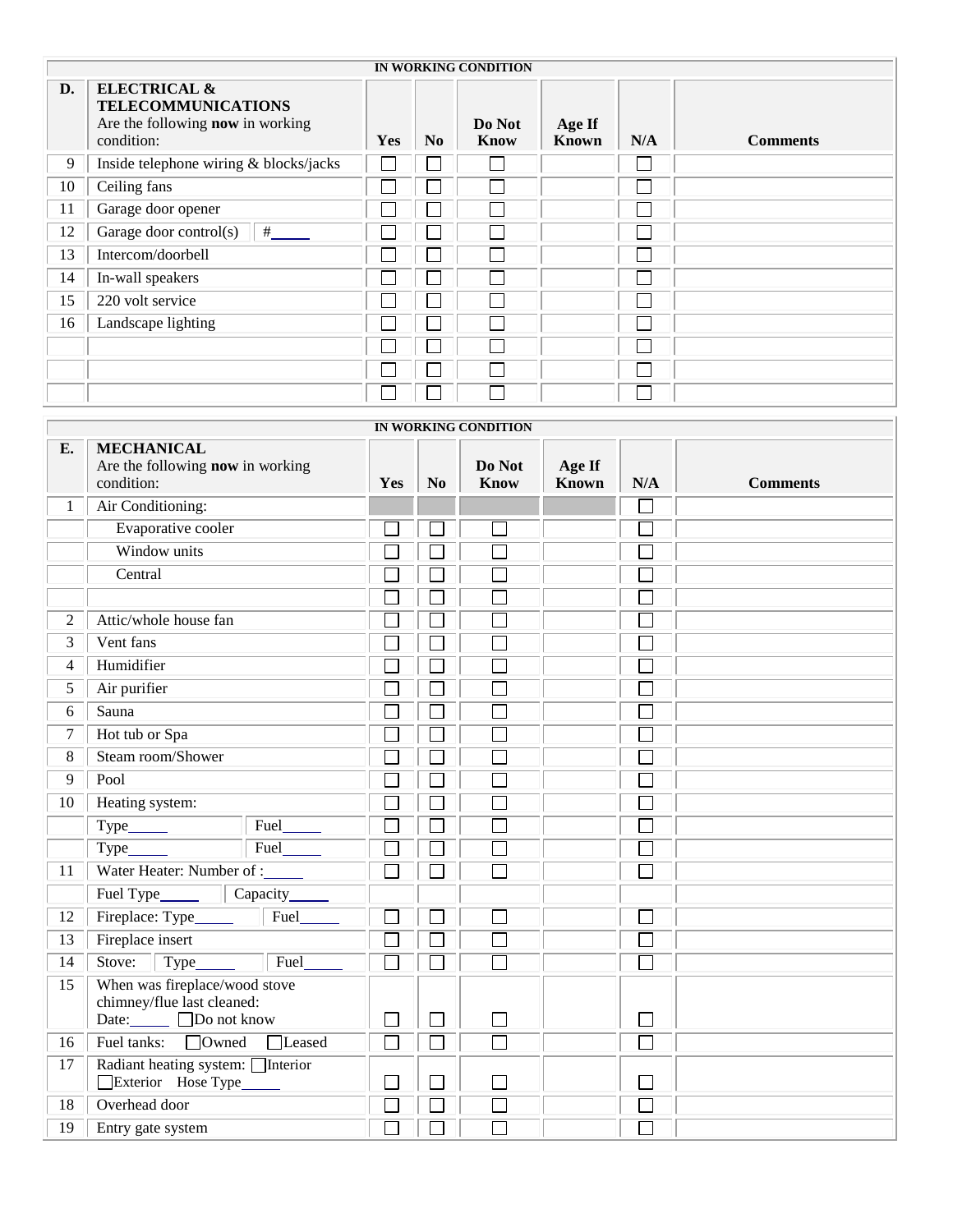| 20 | $\sim$<br>Elevator |  |  |
|----|--------------------|--|--|
|    |                    |  |  |
|    |                    |  |  |

|                | IN WORKING CONDITION                                                                               |     |          |                       |                 |     |                 |  |  |  |
|----------------|----------------------------------------------------------------------------------------------------|-----|----------|-----------------------|-----------------|-----|-----------------|--|--|--|
| F.             | WATER, SEWER, & OTHER<br><b>UTILITIES</b><br>Are the following <b>now</b> in working<br>condition: | Yes | $\bf No$ | Do Not<br><b>Know</b> | Age If<br>Known | N/A | <b>Comments</b> |  |  |  |
| 1              | Water filter system: □Owned □Leased                                                                |     |          |                       |                 |     |                 |  |  |  |
| $\overline{2}$ | Water softener: $\Box$ Owned<br>□Leased                                                            |     |          |                       |                 |     |                 |  |  |  |
| 3              | Sewage problems:<br>$\Box$ Yes $\Box$ No $\Box$ Do not know                                        |     |          |                       |                 |     |                 |  |  |  |
| 4              | Lift station (sewage ejector pump)                                                                 |     |          | $\mathcal{L}$         |                 |     |                 |  |  |  |
| 5              | Drainage, storm sewers, retention ponds                                                            |     |          |                       |                 |     |                 |  |  |  |
| 6              | Grey water storage/use                                                                             |     |          |                       |                 |     |                 |  |  |  |
| 7              | Plumbing problems:<br>$\Box$ Yes $\Box$ No $\Box$ Do not know                                      |     |          |                       |                 |     |                 |  |  |  |
| 8              | Sump pump                                                                                          |     |          | $\mathcal{L}$         |                 |     |                 |  |  |  |
| 9              | Underground sprinkler system                                                                       |     |          |                       |                 |     |                 |  |  |  |
| 10             | Fire sprinkler system                                                                              |     |          |                       |                 |     |                 |  |  |  |
| 11             | Polybutylene Pipe:<br>$\Box$ Yes $\Box$ No $\Box$ Do not know                                      |     |          |                       |                 |     |                 |  |  |  |
| 12             | Galvanized pipe:<br>$\Box$ Yes $\Box$ No $\Box$ Do not know                                        |     |          |                       |                 |     |                 |  |  |  |
| 13             | Backflow prevention device:<br>□Domestic □Irrigation □Fire □Sewage                                 |     | Ξ        |                       |                 |     |                 |  |  |  |
| 14             | Irrigation pump                                                                                    |     |          |                       |                 |     |                 |  |  |  |
| 15             | Well pump                                                                                          |     |          |                       |                 |     |                 |  |  |  |
|                |                                                                                                    |     |          |                       |                 |     |                 |  |  |  |

|                | IN WORKING CONDITION                                        |            |                |                |                 |     |                 |  |  |  |  |
|----------------|-------------------------------------------------------------|------------|----------------|----------------|-----------------|-----|-----------------|--|--|--|--|
| G.             | <b>OTHER DISCLOSURES-</b><br><b>IMPROVEMENTS</b>            | <b>Yes</b> | N <sub>0</sub> | Do Not<br>Know | Age if<br>Known | N/A | <b>Comments</b> |  |  |  |  |
| $\mathbf{I}$   | Included fixtures and equipment now in<br>working condition |            |                | l.             |                 |     |                 |  |  |  |  |
| 2              |                                                             |            |                | $\sim$         |                 |     |                 |  |  |  |  |
| 3              |                                                             |            |                | $\sim$         |                 |     |                 |  |  |  |  |
| $\overline{4}$ |                                                             |            |                | ×              |                 |     |                 |  |  |  |  |
|                |                                                             |            |                |                |                 |     |                 |  |  |  |  |
|                |                                                             |            |                | $\sim$         |                 |     |                 |  |  |  |  |
|                |                                                             |            |                |                |                 |     |                 |  |  |  |  |

|    | <b>II. GENERAL</b>                                                                                        |     |    |                |     |                 |  |  |  |  |
|----|-----------------------------------------------------------------------------------------------------------|-----|----|----------------|-----|-----------------|--|--|--|--|
| H. | USE, ZONING & LEGAL ISSUES<br>Do any of the following conditions now exist:                               | Yes | No | Do Not<br>Know | N/A | <b>Comments</b> |  |  |  |  |
|    | Zoning violation, variance, conditional use,<br>violation of an enforceable PUD or non-<br>conforming use |     |    |                |     |                 |  |  |  |  |
|    | Notice or threat of condemnation proceedings                                                              |     |    |                |     |                 |  |  |  |  |
|    | Notice of any adverse conditions from any<br>governmental or quasi-governmental agency that               |     |    |                |     |                 |  |  |  |  |

 $\overline{\phantom{a}}$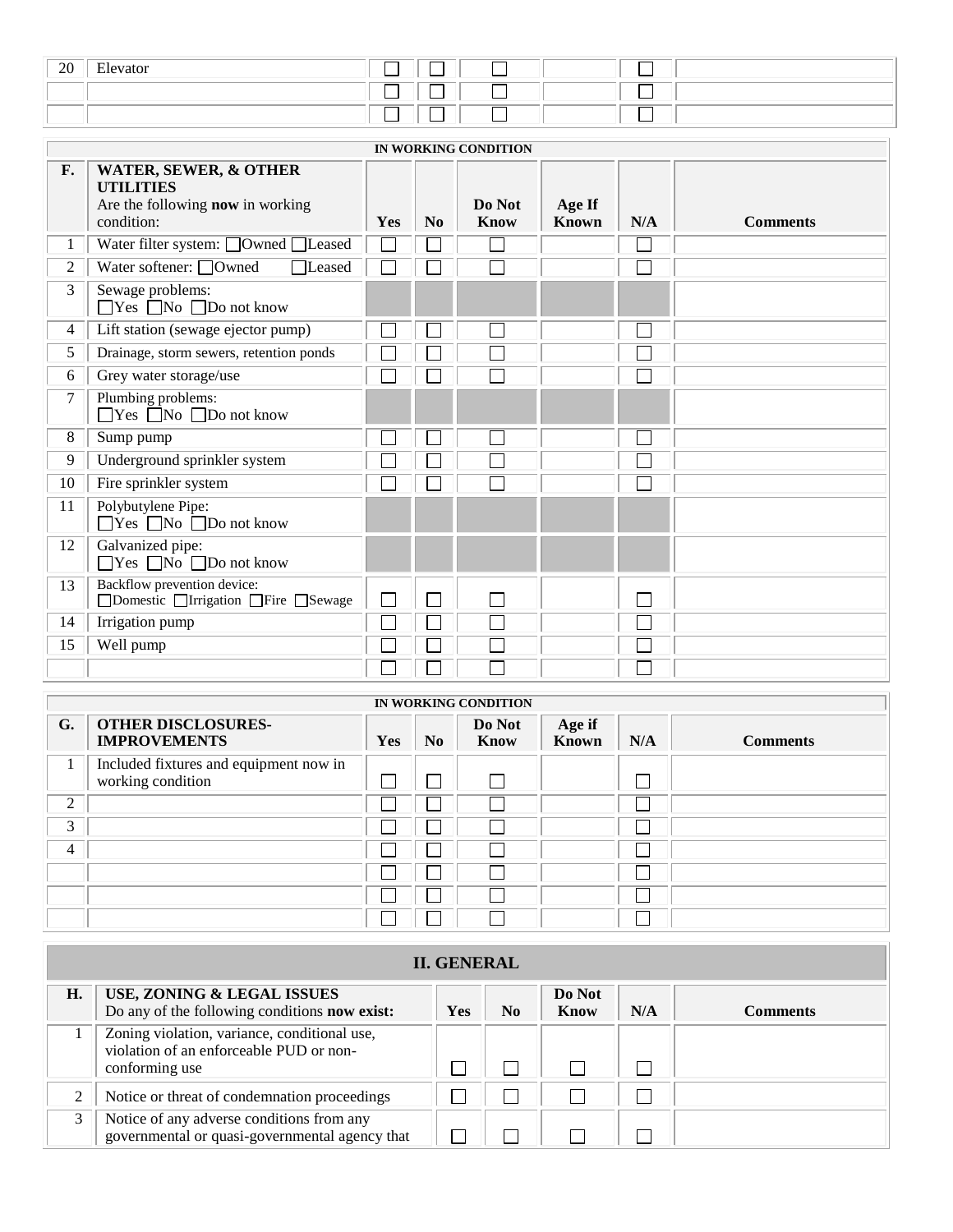|   | have not been resolved                                                                                                                                      |  |  |  |
|---|-------------------------------------------------------------------------------------------------------------------------------------------------------------|--|--|--|
| 4 | Violation of restrictive covenants or owners'<br>association rules or regulations                                                                           |  |  |  |
|   | Any building or improvements constructed within the<br>past one year from this Date without approval by the<br>Association or the designated approving body |  |  |  |
| 6 | Notice of zoning action related to the Property                                                                                                             |  |  |  |
|   | Other legal action                                                                                                                                          |  |  |  |
|   |                                                                                                                                                             |  |  |  |

| I. | <b>ACCESS, PARKING, DRAINAGE</b><br>& SIGNAGE<br>Do any of the following conditions<br>now exist:        | Yes | N <sub>0</sub>           | Do Not<br><b>Know</b> | N/A | <b>Comments</b> |
|----|----------------------------------------------------------------------------------------------------------|-----|--------------------------|-----------------------|-----|-----------------|
|    |                                                                                                          |     |                          |                       |     |                 |
| 1  | Any access problems                                                                                      |     |                          |                       |     |                 |
| 2  | Roads, driveways, trails or paths<br>through the Property used by others                                 |     | $\overline{\phantom{a}}$ |                       | 그   |                 |
| 3  | Public highway or county road<br>bordering the Property                                                  |     |                          |                       |     |                 |
| 4  | Any proposed or existing<br>transportation project that affects or is<br>expected to affect the Property |     | n l                      |                       |     |                 |
| 5  | Encroachments, boundary disputes or<br>unrecorded easements                                              |     |                          |                       |     |                 |
| 6  | Shared or common areas with<br>adjoining properties                                                      |     | $\sim$                   |                       |     |                 |
| 7  | Requirements for curb, gravel/paving,<br>landscaping                                                     |     |                          |                       |     |                 |
| 8  | Flooding or drainage problems: Past                                                                      |     |                          |                       |     |                 |
| 9  | Flooding or drainage problems: Present                                                                   |     |                          |                       |     |                 |

| $\mathbf{J}$ . | exist:                                                                                                                              | <b>WATER &amp; SEWER SUPPLY</b><br>Do any of the following conditions <b>now</b> | <b>Yes</b>                  | N <sub>0</sub> | Do Not<br>Know | N/A | <b>Comments</b> |  |  |
|----------------|-------------------------------------------------------------------------------------------------------------------------------------|----------------------------------------------------------------------------------|-----------------------------|----------------|----------------|-----|-----------------|--|--|
| 1              | Water Rights: Type ______                                                                                                           |                                                                                  |                             |                |                |     |                 |  |  |
| 2              | Water tap fees paid in full                                                                                                         |                                                                                  |                             |                |                |     |                 |  |  |
| 3              | Sewer tap fees paid in full                                                                                                         |                                                                                  |                             |                |                |     |                 |  |  |
| 4              | Subject to augmentation plan                                                                                                        |                                                                                  | $\mathcal{L}_{\mathcal{A}}$ |                |                |     |                 |  |  |
| 5              | Well required to be metered                                                                                                         |                                                                                  | $\sim$                      |                |                |     |                 |  |  |
| 6              | Type of water supply: □Public □Community □Well □Shared Well □Cistern □None                                                          |                                                                                  |                             |                |                |     |                 |  |  |
|                | If the Property is served by a Well, a copy of the Well Permit $\Box$ Is $\Box$ <b>Not attached</b> Well Permit#:                   |                                                                                  |                             |                |                |     |                 |  |  |
|                | $\Box$ No.<br>$\Box$ Drilling Records $\Box$ Are $\Box$ Are Not attached. Shared Well Agreement $\Box$ Yes                          |                                                                                  |                             |                |                |     |                 |  |  |
|                | The Water Provider for the Property can be contacted at:                                                                            |                                                                                  |                             |                |                |     |                 |  |  |
|                | Name:                                                                                                                               |                                                                                  |                             | Address        |                |     |                 |  |  |
|                | Web Site:                                                                                                                           |                                                                                  |                             | Phone No.:     |                |     |                 |  |  |
|                | There is neither a Well nor a Water Provider for the Property. The source of potable water for the Property is [describe<br>source: |                                                                                  |                             |                |                |     |                 |  |  |
|                | SOME WATER PROVIDERS RELY, TO VARYING DEGREES, ON NONRENEWABLE GROUND WATER. YOU MAY                                                |                                                                                  |                             |                |                |     |                 |  |  |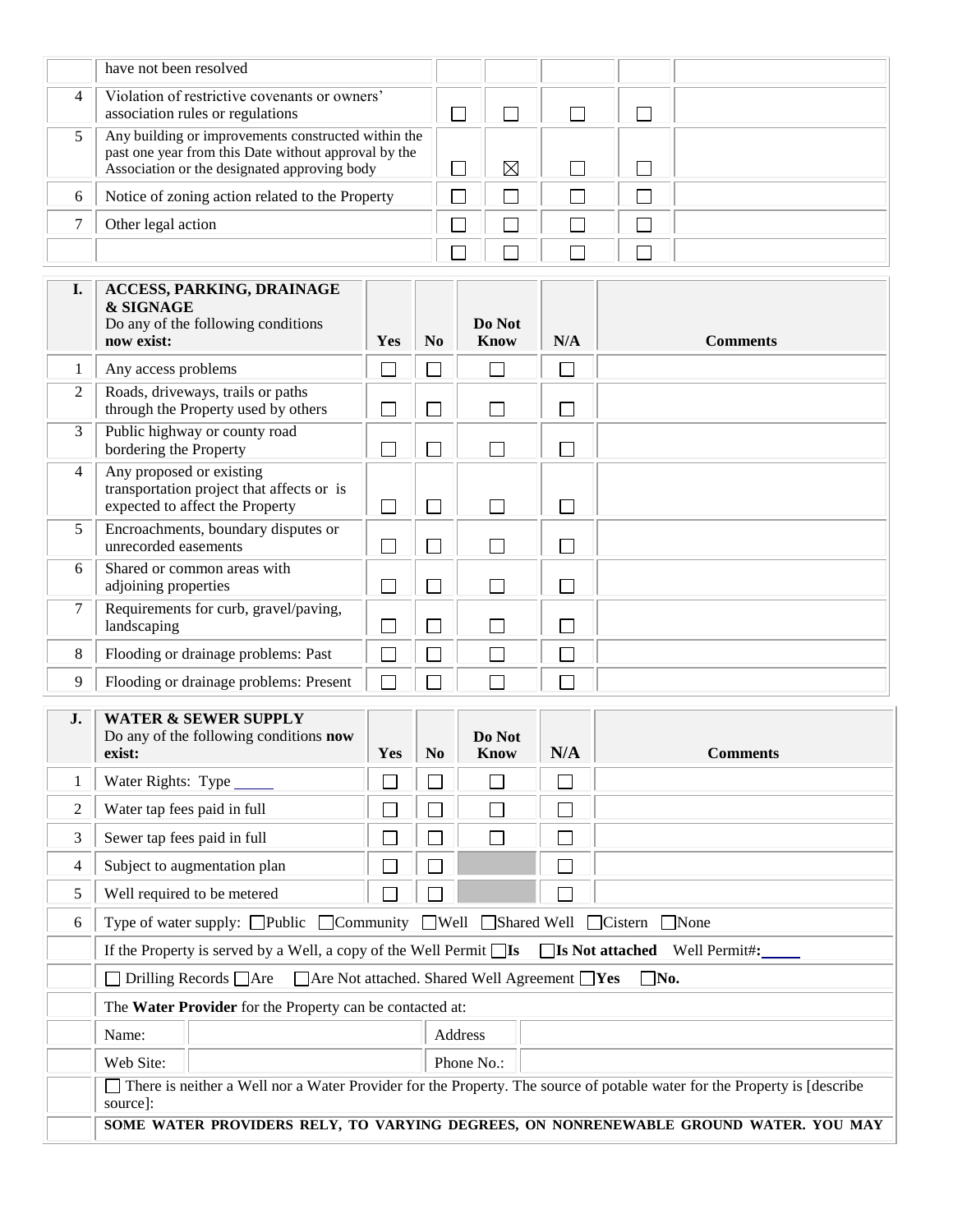|    | WISH TO CONTACT YOUR PROVIDER (OR INVESTIGATE THE DESCRIBED SOURCE) TO DETERMINE THE LONG-<br>TERM SUFFICIENCY OF THE PROVIDER'S WATER SUPPLIES                                                                               |                             |                |                |        |                 |  |  |  |
|----|-------------------------------------------------------------------------------------------------------------------------------------------------------------------------------------------------------------------------------|-----------------------------|----------------|----------------|--------|-----------------|--|--|--|
| 7  | Type of sanitary sewer service: $\Box$ Public $\Box$ Community $\Box$ Septic System $\Box$ None $\Box$ Other                                                                                                                  |                             |                |                |        |                 |  |  |  |
|    | If the Property is served by and on-site septic system, supply to buyer a copy of the permit.                                                                                                                                 |                             |                |                |        |                 |  |  |  |
|    | Type of septic system: □Tank □Leach □Lagoon                                                                                                                                                                                   |                             |                |                |        |                 |  |  |  |
| K. | <b>ENVIRONMENTAL CONDITIONS</b><br>Do any of the following conditions<br>now exist or have they ever existed:                                                                                                                 | Yes                         | N <sub>0</sub> | Do Not<br>Know | N/A    | <b>Comments</b> |  |  |  |
| 1  | Hazardous materials on the Property,<br>such as radioactive, toxic, or<br>biohazardous materials, asbestos,<br>pesticides, herbicides, wastewater<br>sludge, radon, methane, mill tailings,<br>solvents or petroleum products | $\overline{\phantom{0}}$    | $\sim$         | П              | $\Box$ |                 |  |  |  |
| 2  | Underground storage tanks                                                                                                                                                                                                     |                             |                | П              | $\Box$ |                 |  |  |  |
| 3  | Aboveground storage tanks                                                                                                                                                                                                     |                             |                | $\Box$         | $\Box$ |                 |  |  |  |
| 4  | Underground transmission lines                                                                                                                                                                                                |                             |                | $\Box$         | $\Box$ |                 |  |  |  |
| 5  | Animals kept or allowed in the<br>residence                                                                                                                                                                                   | П                           |                | П              | $\Box$ |                 |  |  |  |
| 6  | Property used as, situated on, or<br>adjoining a dump, land fill or<br>municipal solid waste land fill                                                                                                                        | $\mathcal{L}_{\mathcal{A}}$ | ۰              | П              | П      |                 |  |  |  |
| 7  | Monitoring wells or test equipment                                                                                                                                                                                            | $\Box$                      |                | $\Box$         | П      |                 |  |  |  |
| 8  | Sliding, settling, upheaval, movement<br>or instability of earth or expansive soils<br>of the Property                                                                                                                        | $\mathcal{L}$               | ×.             | П              | $\Box$ |                 |  |  |  |
| 9  | Mine shafts, tunnels or abandoned<br>wells on the Property                                                                                                                                                                    | П                           |                | П              | $\Box$ |                 |  |  |  |
| 10 | Within governmentally designated<br>geological hazard or sensitive area                                                                                                                                                       | l.                          | ×              | П              | Г      |                 |  |  |  |
| 11 | Within governmentally designated flood<br>plain or wetland area                                                                                                                                                               | $\Box$                      | П              | $\Box$         | $\Box$ |                 |  |  |  |
| 12 | Dead, diseased or infested trees or<br>shrubs                                                                                                                                                                                 | $\Box$                      |                | $\Box$         | $\Box$ |                 |  |  |  |
| 13 | Environmental assessments, studies or<br>reports done involving the physical<br>condition of the Property                                                                                                                     | $\Box$                      | $\Box$         | $\Box$         | $\Box$ |                 |  |  |  |
| 14 | Property used for any mining,<br>graveling, or other natural resource<br>extraction operations such as oil and<br>gas wells                                                                                                   | $\mathcal{L}$               | $\Box$         | П              | П      |                 |  |  |  |
| 15 | Interior of improvements of Property<br>tobacco smoke-free                                                                                                                                                                    |                             |                | П              | П      |                 |  |  |  |
| 16 | Other environmental problems                                                                                                                                                                                                  | $\Box$                      |                | $\Box$         | $\Box$ |                 |  |  |  |
| L. | <b>COMMON INTEREST</b><br><b>COMMUNITY - ASSOCIATION</b><br><b>PROPERTY</b><br>Do any of the following conditions                                                                                                             |                             |                | Do Not         |        |                 |  |  |  |
|    | now exist:                                                                                                                                                                                                                    | Yes                         | N <sub>0</sub> | Know           | N/A    | <b>Comments</b> |  |  |  |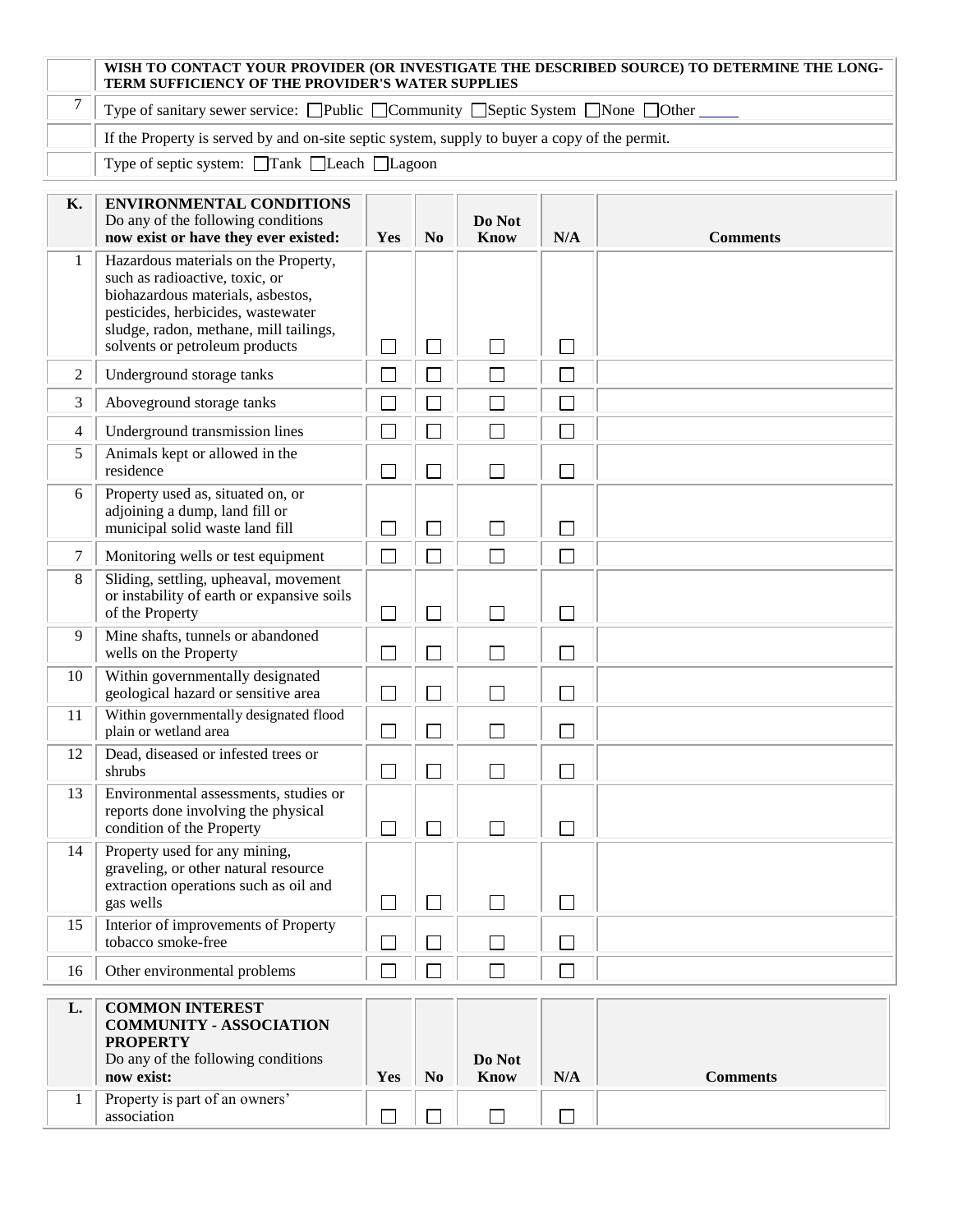| L.             | <b>COMMON INTEREST</b><br><b>COMMUNITY - ASSOCIATION</b><br><b>PROPERTY</b><br>Do any of the following conditions<br>now exist:                                                                                                                                                                     | Yes    | N <sub>0</sub> | Do Not<br><b>Know</b>       | N/A                         | <b>Comments</b> |
|----------------|-----------------------------------------------------------------------------------------------------------------------------------------------------------------------------------------------------------------------------------------------------------------------------------------------------|--------|----------------|-----------------------------|-----------------------------|-----------------|
| $\overline{2}$ | Special assessments or increases in<br>regular assessments approved by<br>owners' association but not yet<br>implemented                                                                                                                                                                            |        |                | П                           | $\sim$                      |                 |
| 3              | Has the Association made demand or<br>commenced a lawsuit against a builder<br>or contractor alleging defective<br>construction of improvements of the<br>Association Property (common area or<br>property owned or controlled by the<br>Association but outside the Seller's<br>Property or Unit). |        |                | $\mathcal{L}_{\mathcal{A}}$ |                             |                 |
| <b>M.</b>      | <b>OTHER DISCLOSURES-</b><br><b>GENERAL</b><br>Do any of the following conditions<br>now exist or have they ever existed:                                                                                                                                                                           | Yes    | N <sub>0</sub> | Do Not<br><b>Know</b>       | N/A                         | <b>Comments</b> |
| 1              | Any part of the Property leased to<br>others (written or oral)                                                                                                                                                                                                                                      | $\Box$ |                | $\Box$                      | $\overline{\phantom{a}}$    |                 |
| 2              | Written reports of any building, site,<br>roofing, soils, or engineering<br>investigations or studies of the Property                                                                                                                                                                               |        |                |                             |                             |                 |
| 3              | Any property insurance claim<br>submitted (whether paid or not)                                                                                                                                                                                                                                     |        |                | П                           | $\mathcal{L}_{\mathcal{A}}$ |                 |
| $\overline{4}$ | Structural, architectural and<br>engineering plans and/or specifications<br>for any existing improvements                                                                                                                                                                                           | $\Box$ |                | П                           | ٦                           |                 |
| 5              | Methamphetamine manufactured,<br>processed, cooked, disposed of, used or<br>stored at the Property and not<br>remediated to state standards                                                                                                                                                         |        |                | $\mathbb{R}^n$              | $\mathcal{A}$               |                 |
| 6              | Government special improvements<br>approved, but not yet installed, that<br>may become a lien against the Property                                                                                                                                                                                  |        |                | П                           |                             |                 |
| 7              | Any addition, alteration, or major<br>repair made $\Box$ With Building Permit<br>Without Building Permit.                                                                                                                                                                                           |        |                |                             |                             |                 |
|                |                                                                                                                                                                                                                                                                                                     |        |                | $\Box$                      | $\mathcal{L}_{\mathcal{A}}$ |                 |
|                |                                                                                                                                                                                                                                                                                                     |        |                | $\Box$                      |                             |                 |

Seller and Buyer understand that the real estate brokers do not warrant or guarantee the above information on the Property. Property inspection services may be purchased and are advisable. This form is **not** intended as a substitute for an inspection of the Property.

# **ADVISORY TO SELLER:**

### **Failure to disclose a known material defect may result in legal liability.**

The information contained in this Disclosure has been furnished by Seller, who certifies to the truth thereof based on Seller's CURRENT ACTUAL KNOWLEDGE.